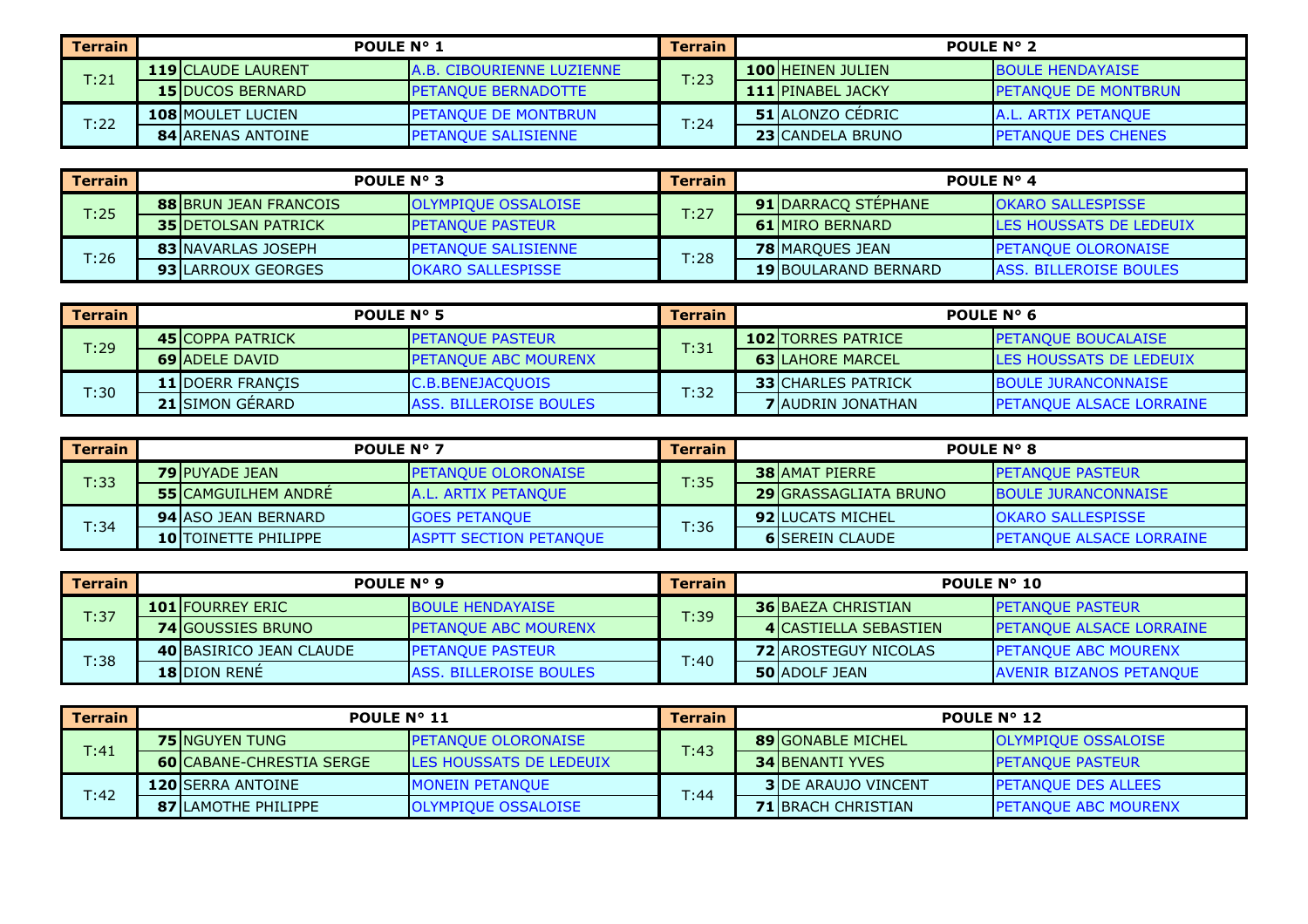| l Terrain | POULE $N^{\circ}$ 13           |                                 | <b>Terrain</b> | POULE $N^{\circ}$ 14           |                                |  |
|-----------|--------------------------------|---------------------------------|----------------|--------------------------------|--------------------------------|--|
| T:45      | <b>99 BAEZA DENIS</b>          | <b>A.S. BOULISTES DE BIDART</b> | T:47           | <b>113 PICON ANDRES</b>        | <b>P.S. BAYONNAISE</b>         |  |
|           | <b>56 LEDAIN HERVE</b>         | <b>A.L. ARTIX PETANOUE</b>      |                | <b>103 ILAVIGNASSE NICOLAS</b> | <b>IBOULE BLANCPIGNONNAISE</b> |  |
|           | <b>104 BARRERE JEAN PIERRE</b> | <b>BOULE BLANCPIGNONNAISE</b>   | T:48           | <b>37 IDEBAYLE BENJAMIN</b>    | <b>PETANOUE PASTEUR</b>        |  |
| T:46      | <b>65 CARRERA JOEL</b>         | <b>ILES HOUSSATS DE LEDEUIX</b> |                | <b>67 IESCOS JEAN BERNARD</b>  | <b>PETANQUE MAULEONNAISE</b>   |  |

| Terrain | POULE $N^{\circ}$ 15        |                                | Terrain | POULE $N^{\circ}$ 16       |                            |  |
|---------|-----------------------------|--------------------------------|---------|----------------------------|----------------------------|--|
| T:49    | <b>107 LAVIGNASSE LOUIS</b> | <b>IBOULE BLANCPIGNONNAISE</b> | T:51    | <b>118 FAURE BRUNO</b>     | IC.U.P. JEAN JAURES        |  |
|         | <b>46 STOLL OLIVIER</b>     | <b>IPETANOUE PASTEUR</b>       |         | 44 NARDOZZI DANIEL         | <b>PETANOUE PASTEUR</b>    |  |
| T:50    | <b>86ITOME JOSE</b>         | <b>IPETANOUE SALISIENNE</b>    |         | <b>97IBERGERAS ALAIN</b>   | <b>IGOES PETANOUE</b>      |  |
|         | <b>1 IINFANTES ROGER</b>    | <b>AGSP</b>                    | T:52    | <b>25 MARGUINAL DANIEL</b> | <b>PETANQUE DES CHENES</b> |  |

| Terrain | POULE N° 17                     |                             | <b>Terrain</b> | <b>POULE N° 18</b>               |                                 |  |
|---------|---------------------------------|-----------------------------|----------------|----------------------------------|---------------------------------|--|
| T:53    | <b>53 CAPDOUZE BRUNO</b>        | IA.L. ARTIX PETANOUE        | T:55           | <b>32 ALEHAUSE STEPHANE</b>      | <b>IBOULE JURANCONNAISE</b>     |  |
|         | <b>117 POURTOLAS JEAN LOUIS</b> | <b>C.U.P. JEAN JAURES</b>   |                | <b>48 IMESSINA JEAN BAPTISTE</b> | <b>U.J. PETANOUE</b>            |  |
|         | <b>81 HAMOIR ERIC</b>           | <b>IPETANOUE SALISIENNE</b> |                | <b>64 GUILHARRETCE THIERRY</b>   | <b>ILES HOUSSATS DE LEDEUIX</b> |  |
| T:54    | <b>95 COUFFIGNAL RENE</b>       | <b>GOES PETANQUE</b>        | T:56           | <b>112 LACAZE GERARD</b>         | <b>PETANQUE DE MONTBRUN</b>     |  |

| Terrain | POULE N° 19                 |                                 | <b>Terrain</b> | <b>POULE N° 20</b>         |                               |  |
|---------|-----------------------------|---------------------------------|----------------|----------------------------|-------------------------------|--|
| T:57    | <b>62 POSAT ARMEL</b>       | <b>ILES HOUSSATS DE LEDEUIX</b> | T:59           | 47 OLIVA ANGE              | <b>JU.J. PETANOUE</b>         |  |
|         | <b>49 TAILLEFER DIDIER</b>  | AVENIR BIZANOS PETANQUE         |                | <b>8 PLAISANCE ERIC</b>    | <b>ASPTT SECTION PETANQUE</b> |  |
|         | <b>110</b> IGUILLET OLIVIER | <b>IPETANOUE DE MONTBRUN</b>    | T:60           | <b>30 IPASOUIER JEROME</b> | <b>BOULE JURANCONNAISE</b>    |  |
| T:58    | <b>76 ENA JEAN MICHEL</b>   | <b>IPETANOUE OLORONAISE</b>     |                | <b>16 THUEUX PASCAL</b>    | <b>PETANQUE BERNADOTTE</b>    |  |

| Terrain | <b>POULE N° 21</b>        |                                | Terrain | <b>POULE N° 22</b> |                            |                             |
|---------|---------------------------|--------------------------------|---------|--------------------|----------------------------|-----------------------------|
| T:61    | <b>106 MAHY ALAIN</b>     | <b>IBOULE BLANCPIGNONNAISE</b> | T:63    |                    | <b>109 KAPEZYNSKI ERIC</b> | <b>PETANQUE DE MONTBRUN</b> |
|         | <b>59 BELLON ERIC</b>     | <b>ICOCHONNET BIRONNAIS</b>    |         |                    | <b>70 BACABARA ALAIN</b>   | <b>PETANQUE ABC MOURENX</b> |
|         | <b>31 IVIDAL PHILIPPE</b> | <b>BOULE JURANCONNAISE</b>     | T:64    |                    | <b>57 DARRACO OLIVIER</b>  | <b>COCHONNET BIRONNAIS</b>  |
| T:62    | <b>13 CUSSACO YVES</b>    | <b>IPETANOUE BERNADOTTE</b>    |         |                    | <b>14 ROGER JEAN</b>       | <b>PETANQUE BERNADOTTE</b>  |

| Terrain | <b>POULE N° 23</b>         |                                | Terrain | POULE $N^{\circ}$ 24          |                               |  |
|---------|----------------------------|--------------------------------|---------|-------------------------------|-------------------------------|--|
| T:65    | <b>12 RANOUINE ROLAND</b>  | <b>IPETANOUE BERNADOTTE</b>    | T:67    | <b>27 BUZZANCA BRUNO</b>      | <b>PETANQUE DES CHENES</b>    |  |
|         | <b>22 ALEXANDRE ANDRE</b>  | <b>PETANQUE BORDERES SPORT</b> |         | <b>9IEPLENIER JEAN CLAUDE</b> | <b>ASPTT SECTION PETANQUE</b> |  |
| T:66    | <b>116 LABATUT JACOUES</b> | <b>IP.S. BAYONNAISE</b>        | T:68    | <b>54 THIERRY DOMINIQUE</b>   | <b>A.L. ARTIX PETANQUE</b>    |  |
|         | <b>73 ISANCHEZ BERNARD</b> | <b>IPETANOUE ABC MOURENX</b>   |         | <b>90 JARRUEBO MARCEL</b>     | <b>OLYMPIOUE OSSALOISE</b>    |  |